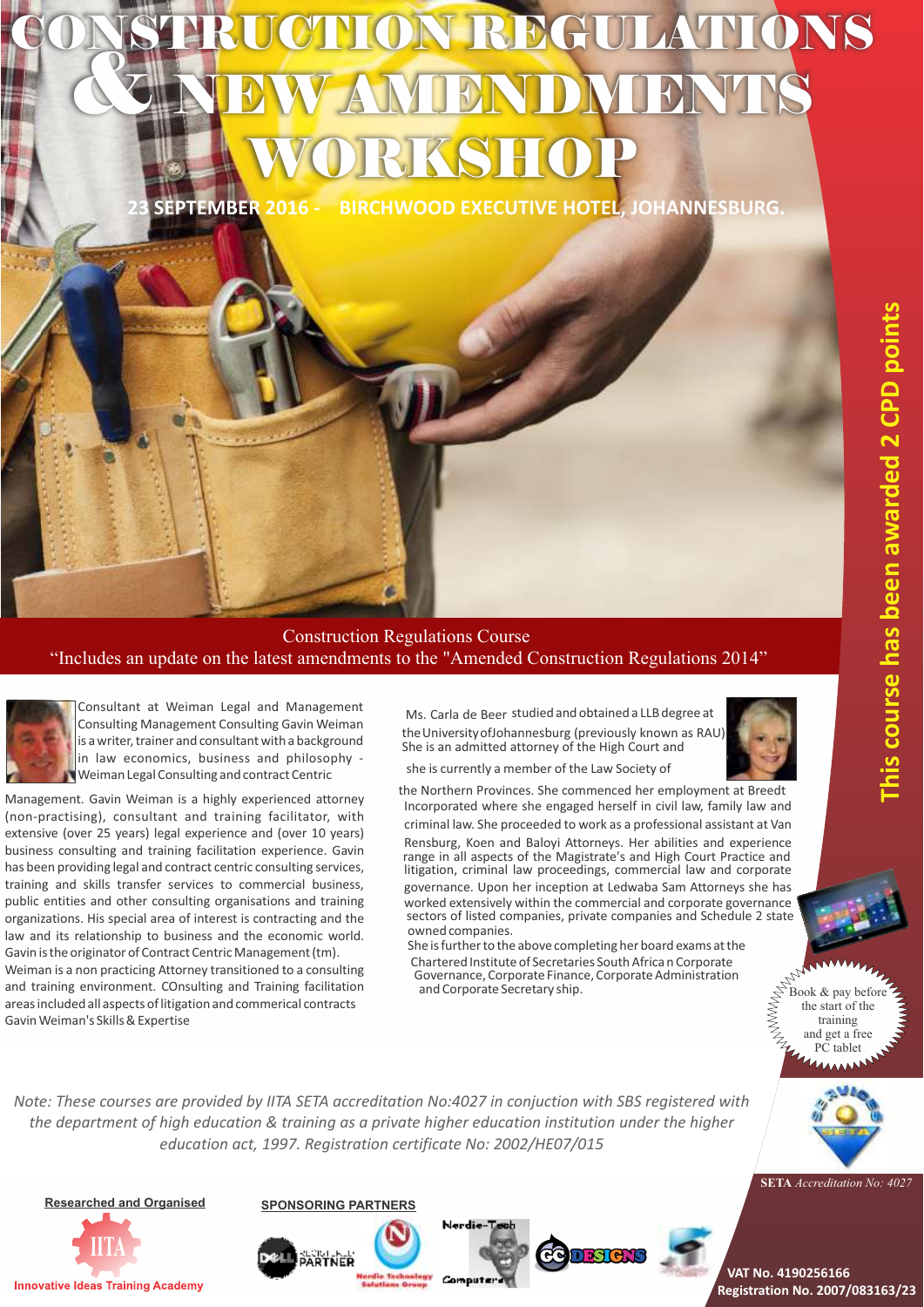**Researched and Organised CONSTRUCTION REGULATIONS** WORKSHOP

**Innovative Ideas Training Academy** 

The course provides an overview of the 'Amended Construction Regulations,  $2014'$ 

The course is aimed at updating and equipping participants with the necessary knowledge and understanding of the new amendments to the Construction Regulations in order to ensure legal compliance on construction sites and workplaces.

#### **THE QUALIFYING LEARNER SHOULD BE CAPABLE OF**

After attending this program the learner will have a clear understanding of the principles and statues stipulated by the Construction Regulations.The Learner will also be updated on the latest amendments to these regulations.

#### **The guard be course outcomes**

- Communicating and using the terminology relevant to construction.
- Knowing what is meant by the term 'construction work'. Knowing when and how to apply for a 'Permit to Work' in order to perform construction work.
- Understanding when and how to notify the Provincial Chief Inspector of intended construction work.
- Explaining the basic requirements stipulated by the Construction Regulations
- Understanding the administrative requirements applicable to construction
- Understanding record keeping required by the Construction regulation
- Understanding the legal responsibilities of all the interested and affected persons stipulated by the Construction regulation.
- Understanding the different legal appointments that should be made before certain types of construction work is performed.
- Understanding when and how risk assessments should be performed.
- Compiling a suitable, sufficiently documented, site specific a 'health and safety plan'.
- Compiling and managing of a 'health and safety file'.

### **WHO SHOULD ATTEND**

**This course is aimed at all persons who are involved in:**  construction, Project managers, project lawyers, legal advisers, arbitrators, mediators, **Government official involved with:**  construction contracts, owners and developers, quantity surveyors, contract administrators, clients,agents, planning engineers, principle contractors, contractors, sub-contractors, construction managers, supervisors, construction health and safety officers, project managers, engineers, engineering department managers, architect, designers and senior executives.

#### **COURSE OVERVIEW And COURSE OVERVIEW**

#### **Module 1: Introduction**

Establishment and embodied principles related to construction.

#### **Module 2: Laying the foundation**

Definitions and terminology applicable to construction work

#### **Module 3: Construction work and the'permit'system**

Meaning and scope of construction work.The new 'Permit to Work system', and when and how to apply for it before the commencement of construction work.

#### **Module 4: Notification of construction work**

When and how to notify the Provincial Chief Inspector of intended construction work.

#### **Module 5: Legal responsibilities of interested and affected parties**

New legal responsibilities of persons like Clients, Agents, Designers, Principle Contractors, Contractors and Sub-contractors.

#### **Module 6: Management and supervision of construction work**

The appointment and responsibilities of construction managers; assistant construction managers and construction health and safety officers. Competence and professional registration of these persons.

#### **Module 7: Risk assessments**

Risk assessments on construction sites with specific reference to Baseline Risk Assessments.

#### **Module 8: Digging into the specifications**

Specifications and requirements stipulated by the various construction regulations including: Fall protection, Structures, Temporary works,Excavation,Demolition work, Tunneling, Scaffolding,Suspended platforms, Rope access work, Material hoists, Bulk mixing plant, Explosive actuated fastening device, Cranes, Construction vehicles and mobile plant,Electrical installations and machinery on construction sites. Use and temporary storage of flammable liquids on construction sites, Water environments, Housekeeping and general safeguarding on construction sites, Stacking and storing on construction sites, Construction employees' facilities, Construction health and safety technical committee and Approved inspection authorities.

#### **Module 9: Health and safety plan**

What should the''Health and Safety plan''consist of. (Example included –CD Format)

#### **Module 10: Legal appointments**

Legal appointments relevant to construction. (Examples included –CD format)

**Module 11: Other prescribed documentation** Various Annexures